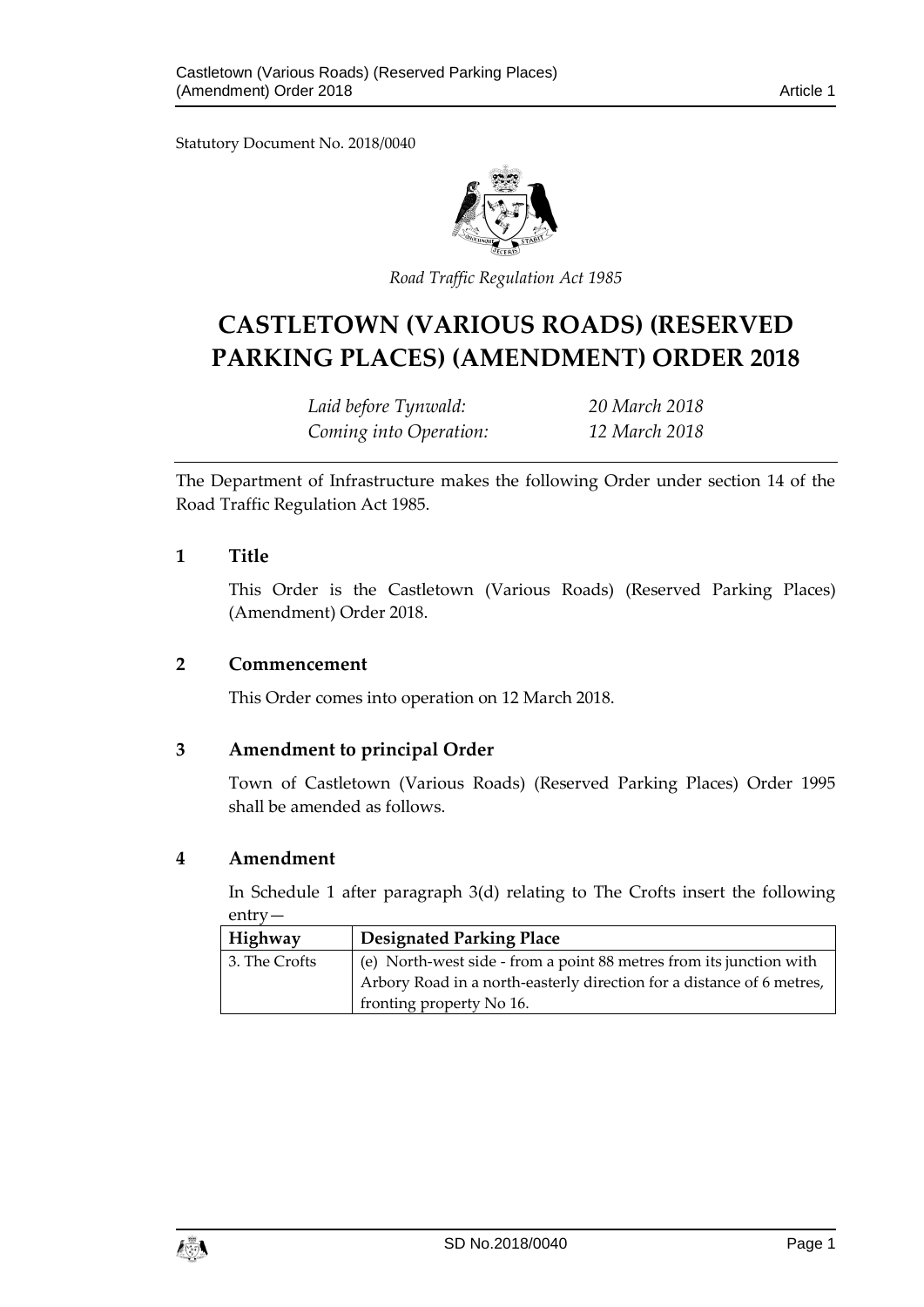Signed by authority of the Minister for Infrastructure

**MADE 5 FEBRUARY 2018**

#### **KEVIN ALMOND**

*Highway Services*